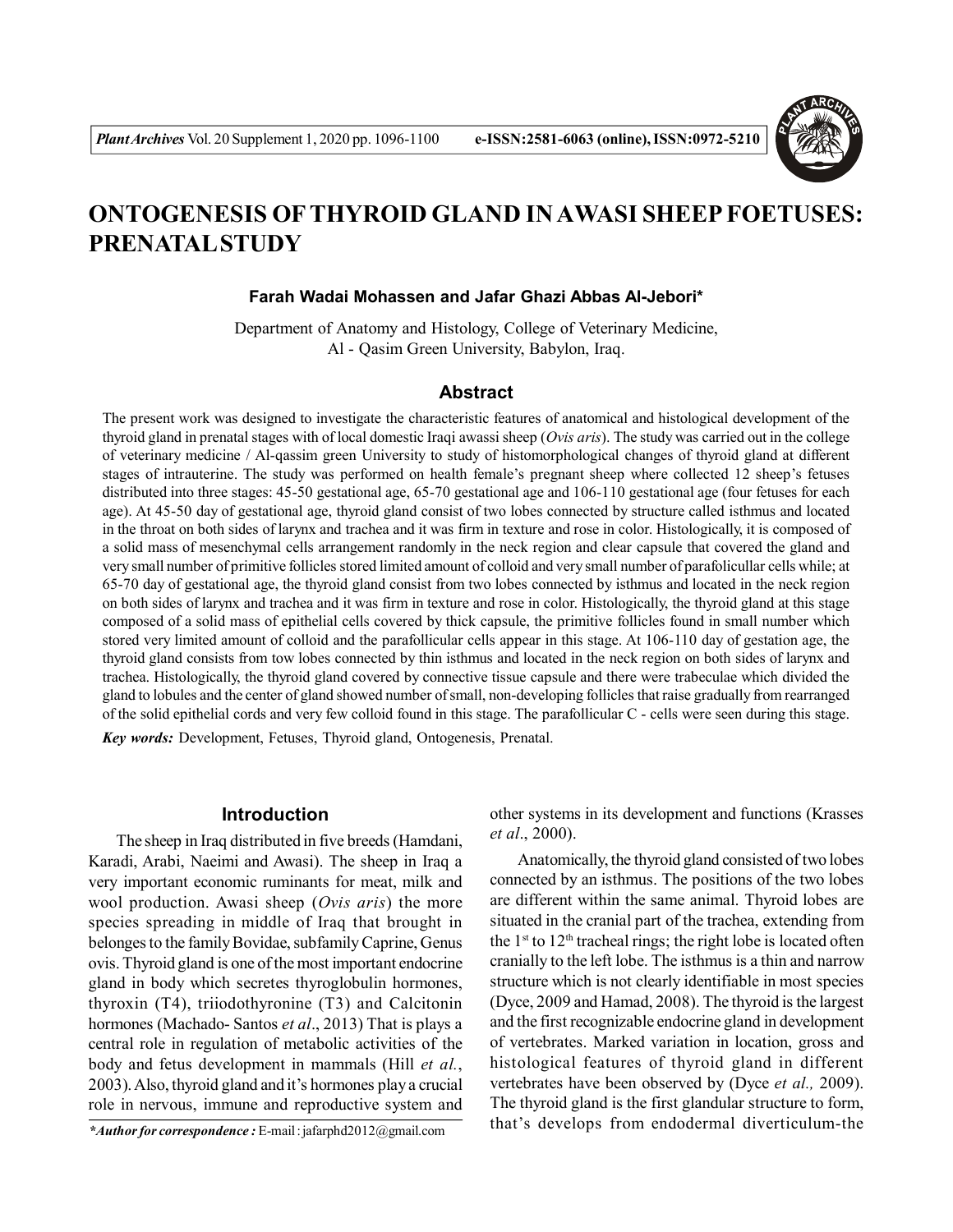thyroglossal duct that forms in the floor of primitive pharynx.

Histologically, Jarrar and Faye (2013) have shown that the thyroid gland was covered by a fibrous connective tissue capsule, which gave inward septae to divide each lobe into various lobules and each lobe consist from many of follicles which are lined by follicular cells (Kausar and Shahid 2006) and between the follicles there are parafollicular cells have locations throughout the thyroid gland parenchyma (Hussin and Altaay, 2009).

Because there are no details sufficient study about ontogeny of the thyroid gland in the Awasi sheep (*Ovis aris*) in prenatal life so the study designed to provide a more complete quantitative description of the histomorphological developmental of the thyroid gland (prenatally).

#### **Material and Methods**

The study was performed on twelve sheep fetuses that collected from healthy pregnant ewes slaughtered in the abattoirs of Baghdad, Najaf and Babylon provinces for prenatal study. The sheep fetuses at prenatal stages distributed into three groups: (first, second and third trimester) according to the gestational age which determined depending on the crown rump length (CRL) by using of following formula (Y=2.74X+30.15) (Gall *et al*., 1994). The thyroid gland of sheep's fetus were fixed at 10% neutral buffered formalin, dehydrated in a graded series of alcohol, cleared in xylene then embedded in paraffin wax. The blocks were sectioned at 5-6 µm thickness of slice using a rotary microtome. histological sections were stained with haematoxylin and eosin, PAS and Masson trichrome (Suvarna *et al.*, 2018). The sections were studied using Olympus light microscope with digital camera USB which connected with the computer slides and attachment at different magnification.

## **Results and Discussion**

At the foetal age of  $(6.640 \pm 0.132)$  cm CRL **(45-50) days and the weight** of **fetus about (142±2.213) gram,** anatomically*;* in this age, the results showed that the thyroid gland consist from two lobes connected by structure called isthmus, the gland was located in the throat on both sides of larynx and trachea, the right lobe was triangle in shape and extend from distal end of cricoid cartilage of larynx to the ventral surface of 6th tracheal rings, and the left lobe was oval in shape and extend from  $1<sup>st</sup>$  to  $7<sup>th</sup>$  tracheal rings, where the right lobe laid proximal to the left lobe. The lobes lay on either sides of the trachea and esophagus, and the isthmus was crossed the trachea anteriorly in curved line over the  $6<sup>th</sup>$  and 7<sup>th</sup> tracheal rings. Also, the thyroid was firm in texture and rose in color (Fig. 1). Similar findings were recorded about the locations of isthmus in early post natal goat between 0 to 90 days of age by Baishya *et al*., (1985). This result not corresponding with Hajóvská (2002) found smooth asymmetry of the left lobes in the cranial direction in all fetuses from  $32<sup>nd</sup>$  to  $36<sup>th</sup>$  day of embryonic development of the thyroid gland in small ruminants.

Histologically*;* the thyroid gland at early stage of embryonic life composed of a solid mass of mesenchymal cells (endodermal cells) which appear as conglomerated cells or arrangement randomly in the neck region and clear capsule that covered the gland. The aggregation of epithelial cells may be identified as solid cords of epithelial cells. Follicles are not organized, but very small number of primitive follicles stored limited amount of colloid were detected at this stage of thyrogenesis. The cells which found in the gland give follicular epithelial in the future and between it there were large-light cells with large round nucleus that were the inter follicular cell (C-cell) (Fig. 2). These results are same as the results of that recorded previously in bovine by (Abdel-Magied, *et al.*, 2000 and Al-gebory, 2017) who stated that the thyroid at early stage of embryonic life composed of a solid mass of mesenchymal cells covered by capsule. Also, (Ramji Prasad and Yashwant Singh, 1989) observed that in the goat fetus at 45-50 days of gestation the parenchyma of the thyroid gland consisted of solid epithelial cords separated by mesenchymal tissue.

**At the foetal age of (14.00±0.316) cm CRL, (65- 70) days and the weight of fetus about (297±2.549) gram**, anatomically; the results showed that, in this age, the thyroid gland consist from two lobes laid on each sides of larynx and trachea at ventro-laterally surfaces . The right lobe was triangle in shape and extend from the thyroid laryngeal cartilages to the ventral surface of  $4<sup>th</sup>$ tracheal rings and the left lobe was oval in shape and extend from the end of cricoid cartilage of larynx to the 5 th tracheal ring. The right lobe laid proximal to the left lobe and connecting anteriorly by clear structure called isthmus over the  $5<sup>th</sup>$  tracheal ring (Fig. 3). This result is corresponding with (Miyandad, 1973) in large animals like cattle and buffaloes and in camels by (Bello *et al.*, 2014). Also, in cattle the isthmus is a broad parenchymal tissue, while in small ruminants it is inconstant, and when present is merely connective tissue (Dyce *et al.,* 2009; Hajóvská, 2002). In the rats and the mouses, an isthmus is present and located at the caudal end of the lobes (Ingbar, 1985).

Histologically; The thyroid at this stage of embryonic life composed of a solid mass of mesenchymal cells in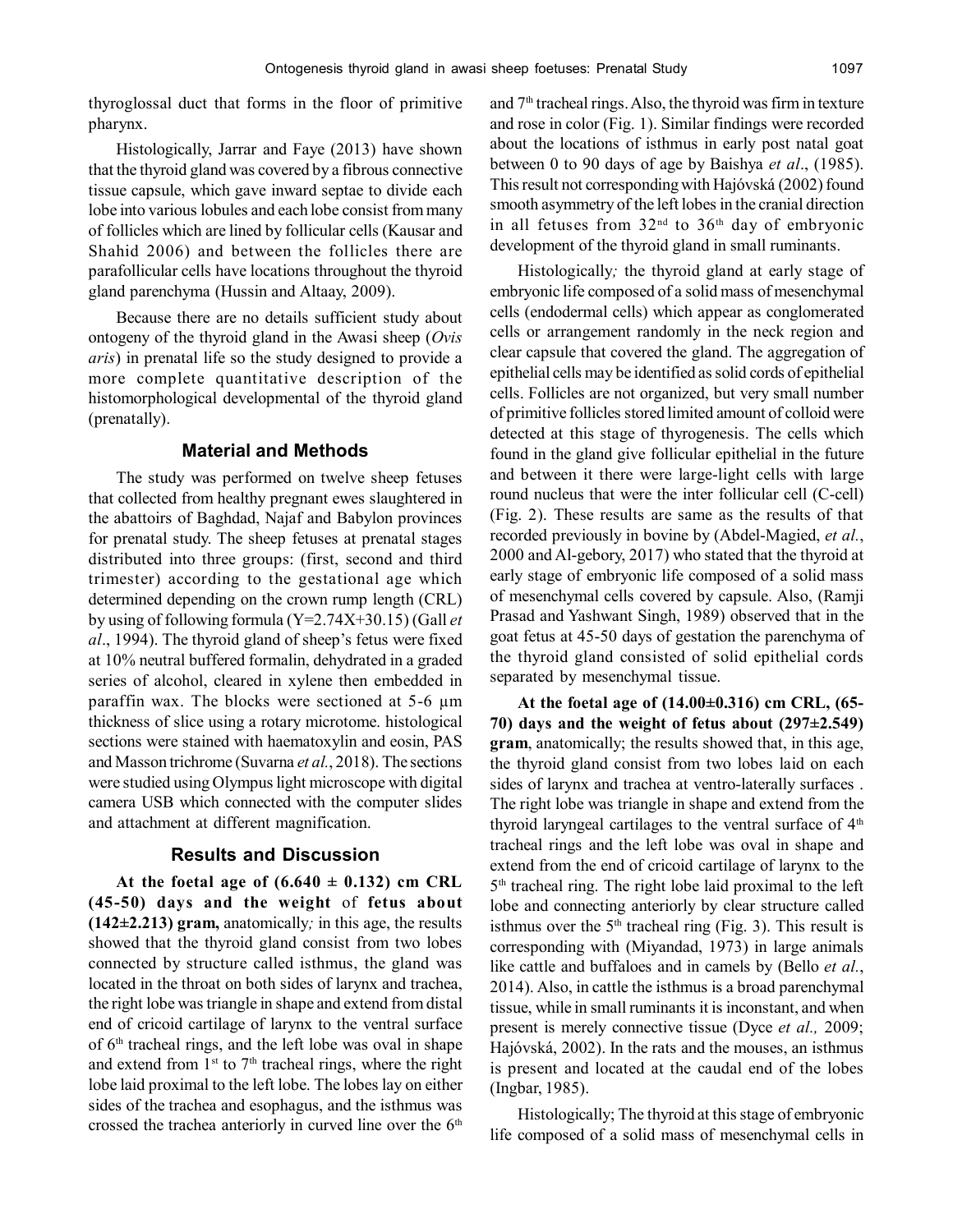the neck region, and was covered by connective tissue capsule but very limited aggregation of epithelial cells may be identified as solid cords of epithelial cells . The epithelial cells began to arrangement to forming the follicles but not distinguish the follicles, only small number of primitive follicles that stored small amount of colloid were detect in this stage. There were number of largerlight cells with large, round nucleus these were the inter follicular cell (C-cell) and the Sinusoids were present between the follicles (Fig. 4). These results are agree with results of (Aughey and Frye, 2001) observed that in animals, the thyroid gland was surrounded by capsule of dense irregular connective tissue ; Roy and Yadava, (1977) in buffaloes, who founding that the capsule of the thyroid gland consisted layers of connective tissue separated by a layer of adipose tissue. Also, this study are corresponding with (Roy *et al.,* 1978) who noticed that in goat, the follicular epithelium comprised of two types of cells, follicular cells and light cells. Borda *et al.,* (1999) report that a very few C-cells in thyroid mass found in this age, this is agree with the present study.

**At the foetal age of (29.800±1.322) cm CRL, (106-110) days and the weight of fetus about (600±7.071) gram**, anatomically; the results showed that the thyroid gland consist from two lobes was located on the throat for each sides of larynx and trachea. The right lobe was irregular in shape and extend from cricoid cartilage of larynx to the  $6<sup>th</sup>$  tracheal ring, and the left lobe was elongated in shape and extend from the distal end of laryngeal cartilage to the  $7<sup>th</sup>$  tracheal ring, where; the right lobe located cranially of left lobe, and the lobes connecting by very clear isthmus on the ventral surface of treachae between  $6<sup>th</sup>$  to  $7<sup>th</sup>$  tracheal ring in curved line. (Fig. 5). In the present study the position of the thyroid gland was generally similar to that of other adult mammals. The shape of thyroid gland differs with different animal .The shape of the thyroid lobes range from oval to elliptical or irregularly triangular (Venzke, 1975 and Bone, 1979). Pardehi (1981) found that the buffaloes thyroid glands consist of two lobes, their shapes were oval or irregular triangle. It may be that the differences amongst species in the mechanisms involved in migration of the thyroid and the morphogenetic events that take place in the neck and in the mouth contribute to determine the final position of the thyroid.

Histologically; the thyroid gland in this stage appears covered by connective tissue capsule and there were trabeculae which divided the gland to lobules and the center of gland showed number of small, no developing follicles that raise gradually from rearranged of the solid epithelial cords. These follicles were round to oval in shape and lining by cuboidal cells with large nuclei and very few colloid found in this stage. These results are same as the results of (Bacha and Wood, 1990) in cow and pig reported that the thyroid gland was surrounded by capsule of connective tissue and divided into lobules by thin trabaculae. Mathur (1971) reported in the Asiatic water buffalo that, the follicles were spherical and small in fetuses. The epithelial cells of the fetuses were cuboidal



Fig. 1: Photographic section of sheep thyroid gland at  $45<sup>th</sup>$ day of gestation age showing the following : A. Right lobe of thyroid gland ; B.Left lobe of thyroid gland ; C. Larynx ; D. Trachea.



**Fig. 2:** Histological section of sheep thyroid gland at 45<sup>th</sup> day of gestation age showing the following : A. Colloid; B. para follicular cells (C-cells) **(magnification : 40XPAS).**



Fig. 3: Photographic section of sheep fetus at 68<sup>th</sup> day of gestation age showing the following : A. Right lobe of thyroid gland; B. Left lobe of thyroid gland; C. Larynx; D. Trachea.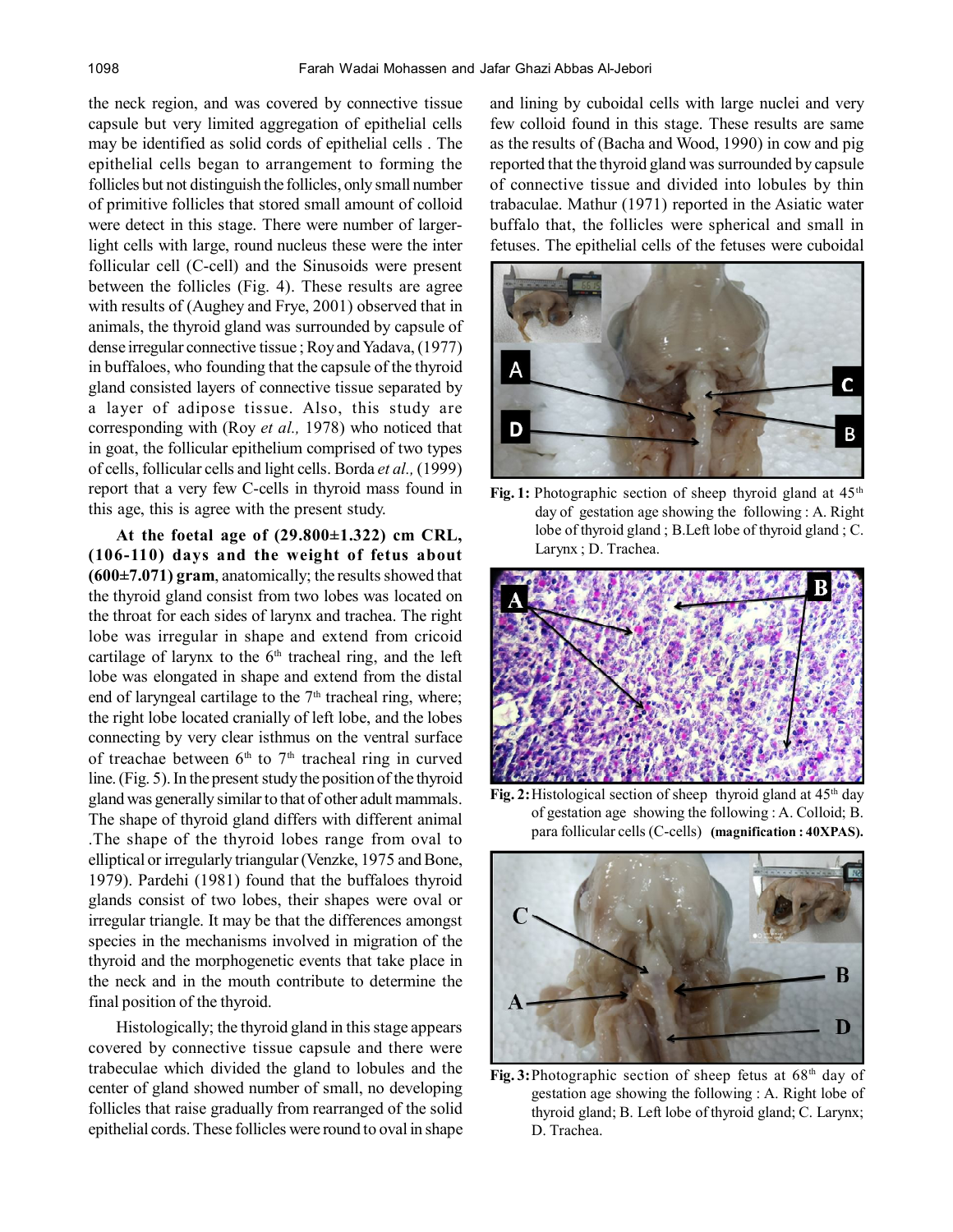with round nuclei. Ghannam and Naggar (1973) opined that in the thyroid of buffaloes, aciniwere first observed in the fourth month of fetal life, but acinar differentiation began as early as the third month in the female and was



Fig. 4: Histological section of sheep thyroid gland at 68<sup>th</sup> day of gestation age showing the Homogenous colloid inside the primitive follicles. **(magnification:40xMasson).**



**Fig. 5:** Photographic section of sheep at 110<sup>th</sup> day of gestation age showing the following : A. Right lobe of thyroid gland ; B. Left lobe of thyroid gland ; C. Isthmus.



Fig. 6: Histological section of sheep thyroid gland at 110<sup>th</sup> day of gestation age showing the following : A. homogenous Colloid inside the follicles; B. Small Follicles; C. Trabeculae; D. thyroid capsule.

**(magnification:10xPAS).**

late as the fifth month in the male. The presence of colloid was reported in prenatal cattle and buffaloes by (Ranjan *et al.,* 2011) while, A PAS-positive colloid was detected in human foetal thyroid at  $13<sup>th</sup>-14<sup>th</sup>$  week of gestation (Gaikwad *et al.,* 2012) and It was also observed in the foetal thyroids of goats at 30 days of gestation (Igbokwe, 2013). The parafollicular C- cells were seen during this stage which can be easily distinguished midst the substance of the thyroid by their large size and pale staining properties. These results are similar to results of (Titlbach *et al.,* 1987) reported that in cat, the C cells of the thyroid appeared on the 38th day of gestation and approximately from the 50th day, got arranged in groups and began to occupy a characteristic position in relation to the follicular epithelium. The largest quantity of C cells was found in fetuses about to be born. Also, seen the myoepithelial cells which was elongated with spindle nuclei and the sinusoid was very clear through the glandular tissue (Fig. 6).

## **References**

- Abdel-Magied, E.M., A.A.M. Taha and A.B. Abdalla (2000). Light and Electron Microscopic study of the thyroid gland of the camel (*Camelus dromedarius*). *Journal Veterinary Medecine. Series*, c. **29:** 6.
- AL-gebory, J.G.A. (2017). Prenatal developmental study of thyroid gland during first and second trimester of gestation in Iraqi Bovine's foetuses. *Euphrates Journal of Agriclture science – Second Veternary Conference*, 488- 501.
- Aughey, E. and F.L. Frye (2001). Comparative Veterinary Histology. Manson Publishing, The Veterinary Press.
- Bacha, W.J. and L.M. Wood (1990). Color Atlas of Veterinary Histology. Lea and Febiger, Philadelphia.
- Baishya, G., S. Ahmed and M. Bhattacharya (1985). A note on the isthmus and accessory thyroid tissue of post natal thyroid gland (0-90 days) in Assam goat (*Capra hircus*). *Cheiron*, **14(3):** 133-137.
- Bello, A., E. Oun, S.A. Sonfada, M.l. Jimoh, *et al.,* (2014). The prenatal Development of Thyroid Gland in one Humped Camal (Camelus dromedaries ): Histomphological study. *J. C lin. Diagn. Res.,* **2:** 106. doi: 10.4172 / jcdr. 1000106.
- Bone, J.F. (1979). Animal Anatomy and Physiology. Reston Publishing Company Virginia.
- Borda, A., N. Berger, M. Turcu, M. Al Jaradi and S. Veres (1999). The C-cells current concepts on normal histology and hyperplasia, *Morphol. Embry*., XLY: 53-61.
- Dyce, K.M., W.O. Sack and C.J.G. Wensing (2009). Textbook of Veterinary Anatomy, Elsevier, London. 213-215.
- Gaikwad, J.R., S.A. Dope and D.S. Joshi (2012). Histogenesis of developing human thyroid. Indian Medical Gazette, Febr 57-61.